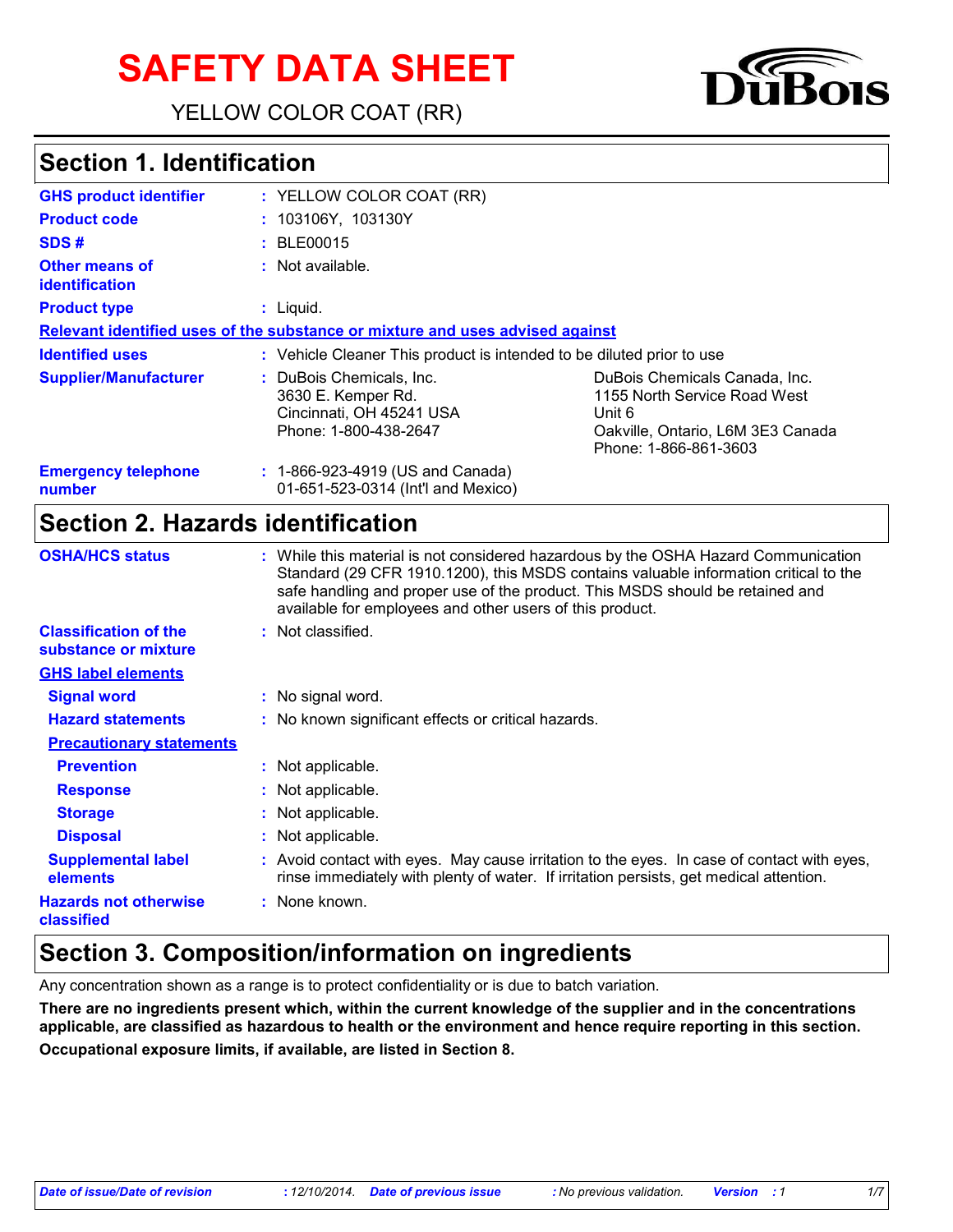# **Section 4. First aid measures**

#### **Description of necessary first aid measures**

| <b>Eye contact</b>                                 | : Immediately flush eyes with plenty of water, occasionally lifting the upper and lower<br>eyelids. Check for and remove any contact lenses. Get medical attention if irritation<br>occurs.                                                                                                                                                            |
|----------------------------------------------------|--------------------------------------------------------------------------------------------------------------------------------------------------------------------------------------------------------------------------------------------------------------------------------------------------------------------------------------------------------|
| <b>Inhalation</b>                                  | : Remove victim to fresh air and keep at rest in a position comfortable for breathing. Get<br>medical attention if symptoms occur. In case of inhalation of decomposition products in<br>a fire, symptoms may be delayed. The exposed person may need to be kept under<br>medical surveillance for 48 hours.                                           |
| <b>Skin contact</b>                                | : Flush contaminated skin with plenty of water. Remove contaminated clothing and<br>shoes. Get medical attention if symptoms occur.                                                                                                                                                                                                                    |
| <b>Ingestion</b>                                   | : Wash out mouth with water. Remove victim to fresh air and keep at rest in a position<br>comfortable for breathing. If material has been swallowed and the exposed person is<br>conscious, give small quantities of water to drink. Do not induce vomiting unless<br>directed to do so by medical personnel. Get medical attention if symptoms occur. |
| Most important symptoms/effects, acute and delayed |                                                                                                                                                                                                                                                                                                                                                        |
| <b>Potential acute health effects</b>              |                                                                                                                                                                                                                                                                                                                                                        |
| <b>Eye contact</b>                                 | : May cause slight transient irritation.                                                                                                                                                                                                                                                                                                               |
| <b>Inhalation</b>                                  | : Exposure to decomposition products may cause a health hazard. Serious effects may<br>be delayed following exposure.                                                                                                                                                                                                                                  |
| <b>Skin contact</b>                                | : No known significant effects or critical hazards.                                                                                                                                                                                                                                                                                                    |
| <b>Ingestion</b>                                   | : Ingestion may cause gastrointestinal irritation and diarrhea.                                                                                                                                                                                                                                                                                        |
| Over-exposure signs/symptoms                       |                                                                                                                                                                                                                                                                                                                                                        |
| <b>Eye contact</b>                                 | : pain or irritation<br>watering<br>redness                                                                                                                                                                                                                                                                                                            |
| <b>Inhalation</b>                                  | : No specific data.                                                                                                                                                                                                                                                                                                                                    |
| <b>Skin contact</b>                                | : No specific data.                                                                                                                                                                                                                                                                                                                                    |
| <b>Ingestion</b>                                   | : No specific data.                                                                                                                                                                                                                                                                                                                                    |
|                                                    | Indication of immediate medical attention and special treatment needed, if necessary                                                                                                                                                                                                                                                                   |
| <b>Notes to physician</b>                          | : In case of inhalation of decomposition products in a fire, symptoms may be delayed.<br>The exposed person may need to be kept under medical surveillance for 48 hours.                                                                                                                                                                               |
| <b>Specific treatments</b>                         | : No specific treatment.                                                                                                                                                                                                                                                                                                                               |

**See toxicological information (Section 11)**

### **Section 5. Fire-fighting measures**

| <b>Extinguishing media</b>                               |                                                                                                                                                                        |
|----------------------------------------------------------|------------------------------------------------------------------------------------------------------------------------------------------------------------------------|
| <b>Suitable extinguishing</b><br>media                   | : Use an extinguishing agent suitable for the surrounding fire.                                                                                                        |
| <b>Unsuitable extinguishing</b><br>media                 | : None known.                                                                                                                                                          |
| <b>Specific hazards arising</b><br>from the chemical     | : In a fire or if heated, a pressure increase will occur and the container may burst.                                                                                  |
| <b>Hazardous thermal</b><br>decomposition products       | Decomposition products may include the following materials:<br>carbon dioxide<br>carbon monoxide<br>nitrogen oxides<br>halogenated compounds<br>metal oxide/oxides     |
| <b>Special protective</b><br>equipment for fire-fighters | Fire-fighters should wear appropriate protective equipment and self-contained breathing<br>apparatus (SCBA) with a full face-piece operated in positive pressure mode. |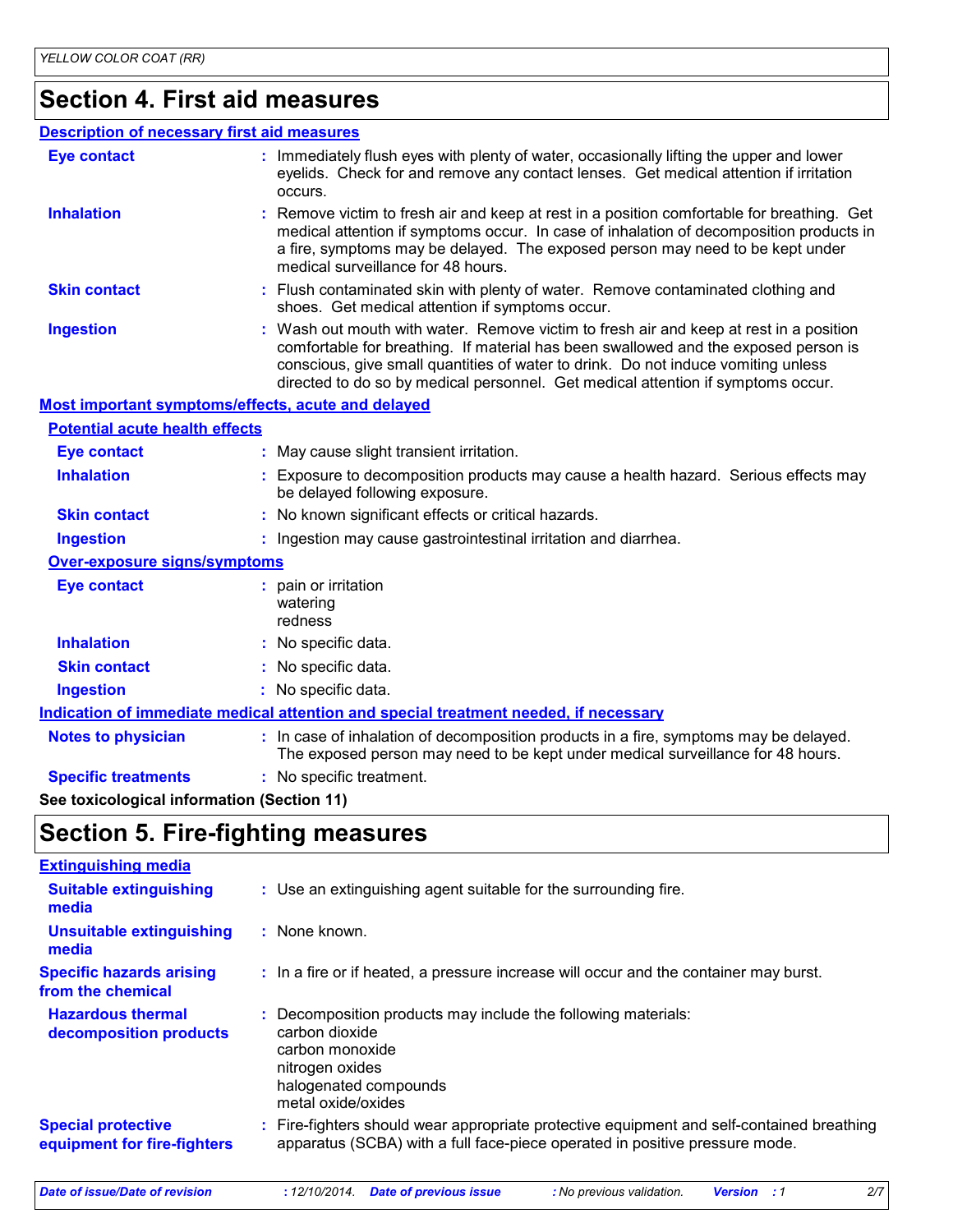# **Section 6. Accidental release measures**

| <b>Personal precautions</b>      | : No action shall be taken involving any personal risk or without suitable training.<br>Evacuate surrounding areas. Keep unnecessary and unprotected personnel from<br>entering. Do not touch or walk through spilled material. Put on appropriate personal<br>protective equipment.                                                                                                                                                                                                                                                                                                       |
|----------------------------------|--------------------------------------------------------------------------------------------------------------------------------------------------------------------------------------------------------------------------------------------------------------------------------------------------------------------------------------------------------------------------------------------------------------------------------------------------------------------------------------------------------------------------------------------------------------------------------------------|
| <b>Environmental precautions</b> | : Avoid dispersal of spilled material and runoff and contact with soil, waterways, drains<br>and sewers. Inform the relevant authorities if the product has caused environmental<br>pollution (sewers, waterways, soil or air).                                                                                                                                                                                                                                                                                                                                                            |
| <b>Methods for cleaning up</b>   |                                                                                                                                                                                                                                                                                                                                                                                                                                                                                                                                                                                            |
| <b>Small spill</b>               | : Stop leak if without risk. Move containers from spill area. Dilute with water and mop up<br>if water-soluble. Alternatively, or if water-insoluble, absorb with an inert dry material and<br>place in an appropriate waste disposal container. Dispose of via a licensed waste<br>disposal contractor.                                                                                                                                                                                                                                                                                   |
| Large spill                      | : Stop leak if without risk. Move containers from spill area. Prevent entry into sewers,<br>water courses, basements or confined areas. Wash spillages into an effluent treatment<br>plant or proceed as follows. Contain and collect spillage with non-combustible,<br>absorbent material e.g. sand, earth, vermiculite or diatomaceous earth and place in<br>container for disposal according to local regulations (see Section 13). Dispose of via a<br>licensed waste disposal contractor. Note: see Section 1 for emergency contact<br>information and Section 13 for waste disposal. |

#### **Section 7. Handling and storage**

| <b>Handling</b> | : Put on appropriate personal protective equipment (see Section 8).                                                                                                                                                                                                                                                                                                                                                                                                                                           |
|-----------------|---------------------------------------------------------------------------------------------------------------------------------------------------------------------------------------------------------------------------------------------------------------------------------------------------------------------------------------------------------------------------------------------------------------------------------------------------------------------------------------------------------------|
| <b>Storage</b>  | : Store in accordance with local regulations. Store in original container protected from<br>direct sunlight in a dry, cool and well-ventilated area, away from incompatible materials<br>(see Section 10) and food and drink. Keep container tightly closed and sealed until<br>ready for use. Containers that have been opened must be carefully resealed and kept<br>upright to prevent leakage. Do not store in unlabeled containers. Use appropriate<br>containment to avoid environmental contamination. |

### **Section 8. Exposure controls/personal protection**

| <b>Occupational exposure limits</b>                                                                                                                                                                                                                                                                                                                                                               |
|---------------------------------------------------------------------------------------------------------------------------------------------------------------------------------------------------------------------------------------------------------------------------------------------------------------------------------------------------------------------------------------------------|
|                                                                                                                                                                                                                                                                                                                                                                                                   |
| Good general ventilation should be sufficient to control worker exposure to airborne<br>contaminants.                                                                                                                                                                                                                                                                                             |
| : Wash hands, forearms and face thoroughly after handling chemical products, before<br>eating, smoking and using the lavatory and at the end of the working period.<br>Appropriate techniques should be used to remove potentially contaminated clothing.<br>Wash contaminated clothing before reusing. Ensure that eyewash stations and safety<br>showers are close to the workstation location. |
|                                                                                                                                                                                                                                                                                                                                                                                                   |
| : If a risk assessment indicates this is necessary, use a properly fitted, air-purifying or<br>airfed respirator complying with an approved standard. Respirator selection must be<br>based on known or anticipated exposure levels, the hazards of the product and the safe<br>working limits of the selected respirator.                                                                        |
| : Chemical-resistant, impervious gloves complying with an approved standard should be<br>worn at all times when handling chemical products if a risk assessment indicates this is<br>necessary.                                                                                                                                                                                                   |
| : Safety eyewear complying with an approved standard should be used when a risk<br>assessment indicates this is necessary to avoid exposure to liquid splashes, mists,<br>gases or dusts. Recommended: splash goggles                                                                                                                                                                             |
|                                                                                                                                                                                                                                                                                                                                                                                                   |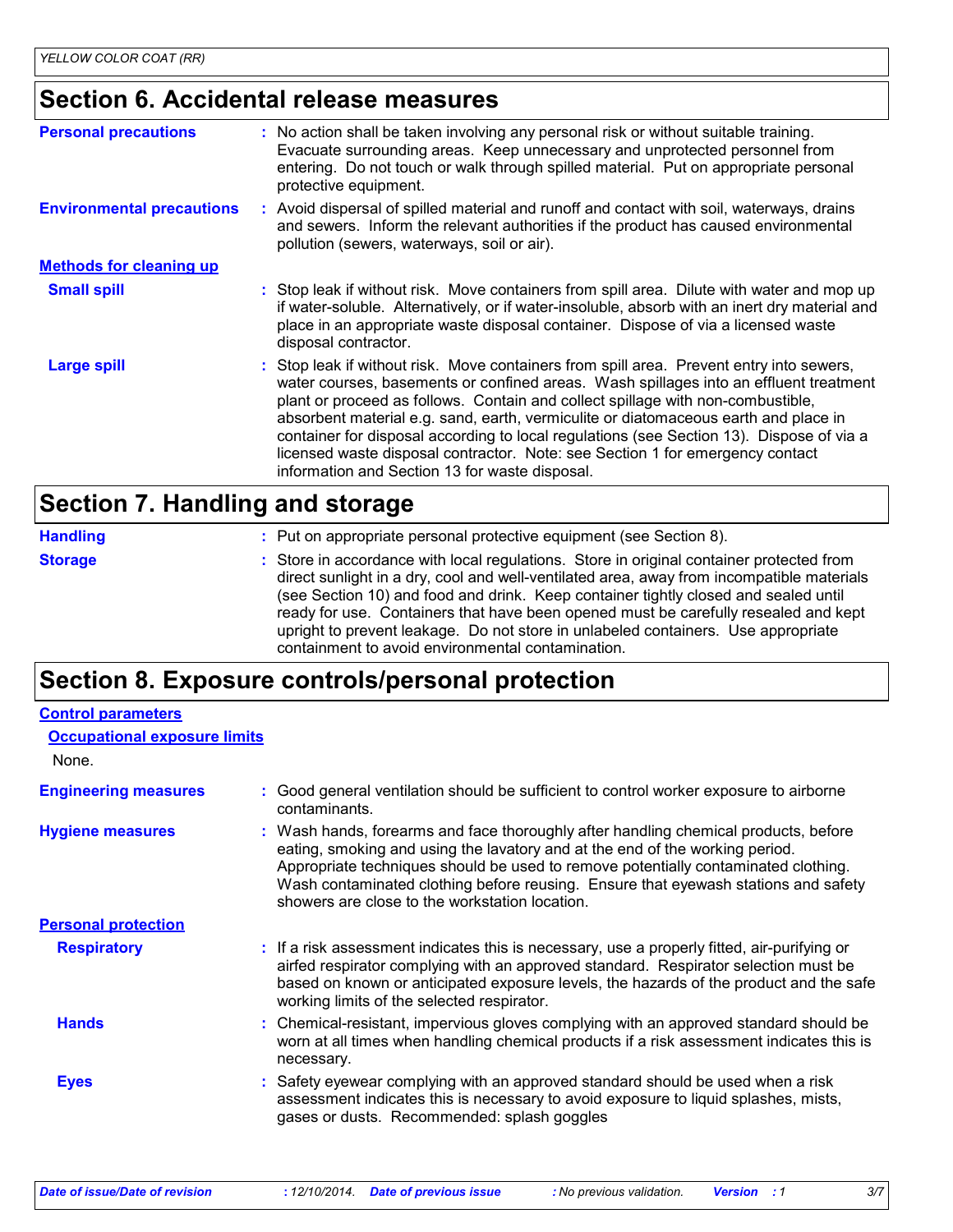### **Section 8. Exposure controls/personal protection**

| <b>Skin</b>                                          | : Personal protective equipment for the body should be selected based on the task being<br>performed and the risks involved and should be approved by a specialist before<br>handling this product.                                                                                                                           |
|------------------------------------------------------|-------------------------------------------------------------------------------------------------------------------------------------------------------------------------------------------------------------------------------------------------------------------------------------------------------------------------------|
| <b>Environmental exposure</b><br><b>controls</b>     | Emissions from ventilation or work process equipment should be checked to ensure<br>they comply with the requirements of environmental protection legislation. In some<br>cases, fume scrubbers, filters or engineering modifications to the process equipment<br>will be necessary to reduce emissions to acceptable levels. |
| <b>Personal protective</b><br>equipment (Pictograms) |                                                                                                                                                                                                                                                                                                                               |



# **Section 9. Physical and chemical properties**

| <b>Appearance</b>                                      |    |                                                                      |
|--------------------------------------------------------|----|----------------------------------------------------------------------|
| <b>Physical state</b>                                  |    | : Liquid. [Aqueous solution]                                         |
| <b>Color</b>                                           |    | : Yellow.                                                            |
| Odor                                                   |    | Fruity, acidic.                                                      |
| <b>Odor threshold</b>                                  |    | Not available.                                                       |
| рH                                                     |    | : 7.5                                                                |
| <b>Melting point</b>                                   | t. | Not available.                                                       |
| <b>Boiling point</b>                                   |    | Not available.                                                       |
| <b>Flash point</b>                                     |    | Closed cup: Not applicable. [Product does not sustain combustion.]   |
| <b>Burning time</b>                                    |    | : Not applicable.                                                    |
| <b>Burning rate</b>                                    |    | Not applicable.                                                      |
| <b>Evaporation rate</b>                                |    | Not available.                                                       |
| <b>Flammability (solid, gas)</b>                       |    | $:$ Not available.                                                   |
| <b>Lower and upper explosive</b><br>(flammable) limits |    | : Not available.                                                     |
| <b>Vapor pressure</b>                                  |    | : Not available.                                                     |
| <b>Vapor density</b>                                   |    | : Not available.                                                     |
| <b>Relative density</b>                                |    | : 1.01                                                               |
| <b>Solubility</b>                                      |    | Easily soluble in the following materials: cold water and hot water. |
| <b>Solubility in water</b>                             |    | $:$ Not available.                                                   |
| <b>Partition coefficient: n-</b><br>octanol/water      |    | : Not available.                                                     |
| <b>Auto-ignition temperature</b>                       |    | : Not available.                                                     |
| <b>Decomposition temperature</b>                       |    | : Not available.                                                     |
| <b>Viscosity</b>                                       |    | Not available.                                                       |
| <b>Elemental Phosphorus</b>                            |    | $: 0 \%$                                                             |
| <b>VOC content</b>                                     |    | : 2 % [CARB - Consumer products]                                     |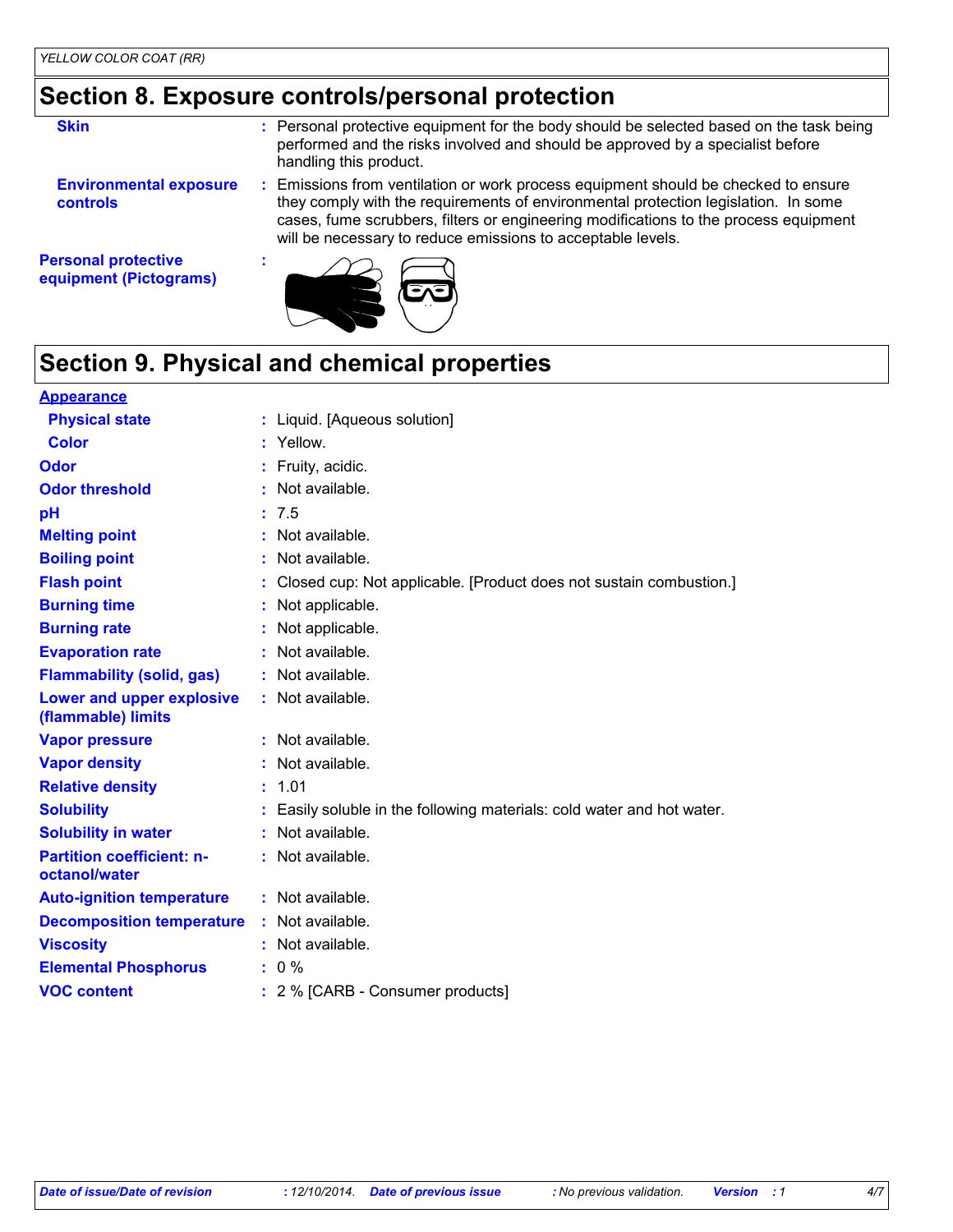# **Section 10. Stability and reactivity**

| <b>Reactivity</b>                            | : No specific test data related to reactivity available for this product or its ingredients.                                                                                                                                                                                                                                                                                                                                                                                                                  |
|----------------------------------------------|---------------------------------------------------------------------------------------------------------------------------------------------------------------------------------------------------------------------------------------------------------------------------------------------------------------------------------------------------------------------------------------------------------------------------------------------------------------------------------------------------------------|
| <b>Chemical stability</b>                    | : The product is stable.                                                                                                                                                                                                                                                                                                                                                                                                                                                                                      |
| <b>Possibility of hazardous</b><br>reactions | : Under normal conditions of storage and use, hazardous reactions will not occur.                                                                                                                                                                                                                                                                                                                                                                                                                             |
| <b>Conditions to avoid</b>                   | : No specific data.                                                                                                                                                                                                                                                                                                                                                                                                                                                                                           |
| <b>Incompatible materials</b>                | $:$ Not available.                                                                                                                                                                                                                                                                                                                                                                                                                                                                                            |
| <b>Hazardous decomposition</b><br>products   | : Under normal conditions of storage and use, hazardous decomposition products should<br>not be produced.                                                                                                                                                                                                                                                                                                                                                                                                     |
| <b>Storage</b>                               | : Store in accordance with local regulations. Store in original container protected from<br>direct sunlight in a dry, cool and well-ventilated area, away from incompatible materials<br>(see Section 10) and food and drink. Keep container tightly closed and sealed until<br>ready for use. Containers that have been opened must be carefully resealed and kept<br>upright to prevent leakage. Do not store in unlabeled containers. Use appropriate<br>containment to avoid environmental contamination. |

# **Section 11. Toxicological information**

| <b>Information on toxicological effects</b>  |                                                                                                                     |
|----------------------------------------------|---------------------------------------------------------------------------------------------------------------------|
| <b>Information on the likely</b>             |                                                                                                                     |
| routes of exposure                           | Dermal contact. Eye contact. Inhalation.                                                                            |
| <b>Potential acute health effects</b>        |                                                                                                                     |
| <b>Eye contact</b>                           | May cause slight transient irritation.                                                                              |
| <b>Inhalation</b>                            | Exposure to decomposition products may cause a health hazard. Serious effects may<br>be delayed following exposure. |
| <b>Skin contact</b>                          | : No known significant effects or critical hazards.                                                                 |
| <b>Ingestion</b>                             | : Ingestion may cause gastrointestinal irritation and diarrhea.                                                     |
|                                              | Symptoms related to the physical, chemical and toxicological characteristics                                        |
| <b>Eye contact</b>                           | pain or irritation<br>watering<br>redness                                                                           |
| <b>Inhalation</b>                            | No specific data.                                                                                                   |
| <b>Skin contact</b>                          | : No specific data.                                                                                                 |
| <b>Ingestion</b>                             | : No specific data.                                                                                                 |
|                                              | Delayed and immediate effects and also chronic effects from short and long term exposure                            |
| <b>Short term exposure</b>                   |                                                                                                                     |
| <b>Potential immediate</b><br>effects        | : Not available.                                                                                                    |
| <b>Potential delayed effects</b>             | : Not available.                                                                                                    |
| <b>Long term exposure</b>                    |                                                                                                                     |
| <b>Potential immediate</b><br><b>effects</b> | : Not available.                                                                                                    |
| <b>Potential delayed effects</b>             | $:$ Not available.                                                                                                  |
| <b>Potential chronic health effects</b>      |                                                                                                                     |
| Not available.                               |                                                                                                                     |
| <b>General</b>                               | : No known significant effects or critical hazards.                                                                 |
| <b>Carcinogenicity</b>                       | No known significant effects or critical hazards.                                                                   |
| <b>Mutagenicity</b>                          | No known significant effects or critical hazards.                                                                   |
| <b>Teratogenicity</b>                        | No known significant effects or critical hazards.                                                                   |
| <b>Developmental effects</b>                 | No known significant effects or critical hazards.                                                                   |
| Date of issue/Date of revision               | 5/7<br>: 12/10/2014 Date of previous issue<br><b>Version</b> : 1<br>: No previous validation.                       |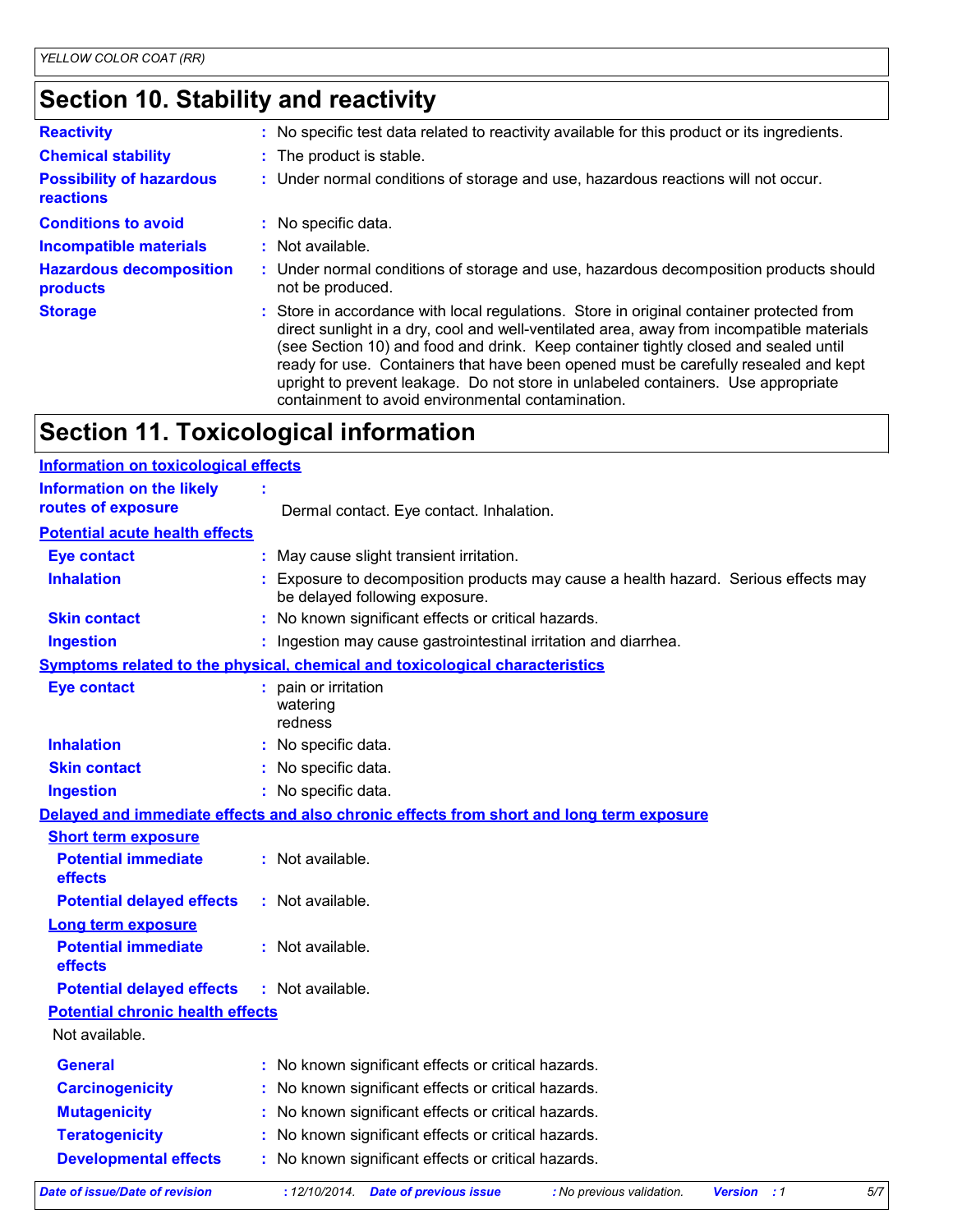# **Section 11. Toxicological information**

**Fertility effects :** No known significant effects or critical hazards.

#### **Numerical measures of toxicity**

#### **Acute toxicity estimates**

**Route ATE value**

Oral 23976 mg/kg

### **Section 12. Ecological information**

#### **Ecotoxicity :**

: Not available.

#### **Aquatic ecotoxicity**

Not available.

#### **Section 13. Disposal considerations**

#### **Waste disposal :**

The generation of waste should be avoided or minimized wherever possible. Empty containers or liners may retain some product residues. This material and its container must be disposed of in a safe way. Dispose of surplus and non-recyclable products via a licensed waste disposal contractor. Disposal of this product, solutions and any byproducts should at all times comply with the requirements of environmental protection and waste disposal legislation and any regional local authority requirements. Avoid dispersal of spilled material and runoff and contact with soil, waterways, drains and sewers.

### **Section 14. Transport information**

**IATA/IMDG/DOT/TDG: Please refer to the Bill of Lading/receiving documents for up to date shipping information.**

#### **Section 15. Regulatory information**

| <b>U.S. Federal regulations</b>                                                   | : TSCA 12(b) one-time export: No products were found.                     |
|-----------------------------------------------------------------------------------|---------------------------------------------------------------------------|
|                                                                                   | TSCA 12(b) annual export notification: No products were found.            |
|                                                                                   | United States inventory (TSCA 8b): All components are listed or exempted. |
| <b>EPA Registration Number</b>                                                    | $:$ Not available.                                                        |
| <b>Clean Air Act Section 112</b><br>(b) Hazardous Air<br><b>Pollutants (HAPS)</b> | : Not listed                                                              |
| <b>SARA 302/304</b>                                                               |                                                                           |
| <b>Composition/information on ingredients</b>                                     |                                                                           |
| No products were found.                                                           |                                                                           |
| <b>SARA 304 RQ</b>                                                                | : Not applicable.                                                         |
| <b>SARA 311/312</b>                                                               |                                                                           |
| <b>Classification</b>                                                             | : Not applicable.                                                         |
| <b>State regulations</b>                                                          |                                                                           |
| <b>Massachusetts</b>                                                              | : None of the components are listed.                                      |
| <b>New York</b>                                                                   | : None of the components are listed.                                      |
| <b>New Jersey</b>                                                                 | : None of the components are listed.                                      |
| <b>Pennsylvania</b>                                                               | : None of the components are listed.                                      |
| <b>California Prop. 65</b>                                                        |                                                                           |
| Not available.                                                                    |                                                                           |
| <b>Canada</b>                                                                     |                                                                           |